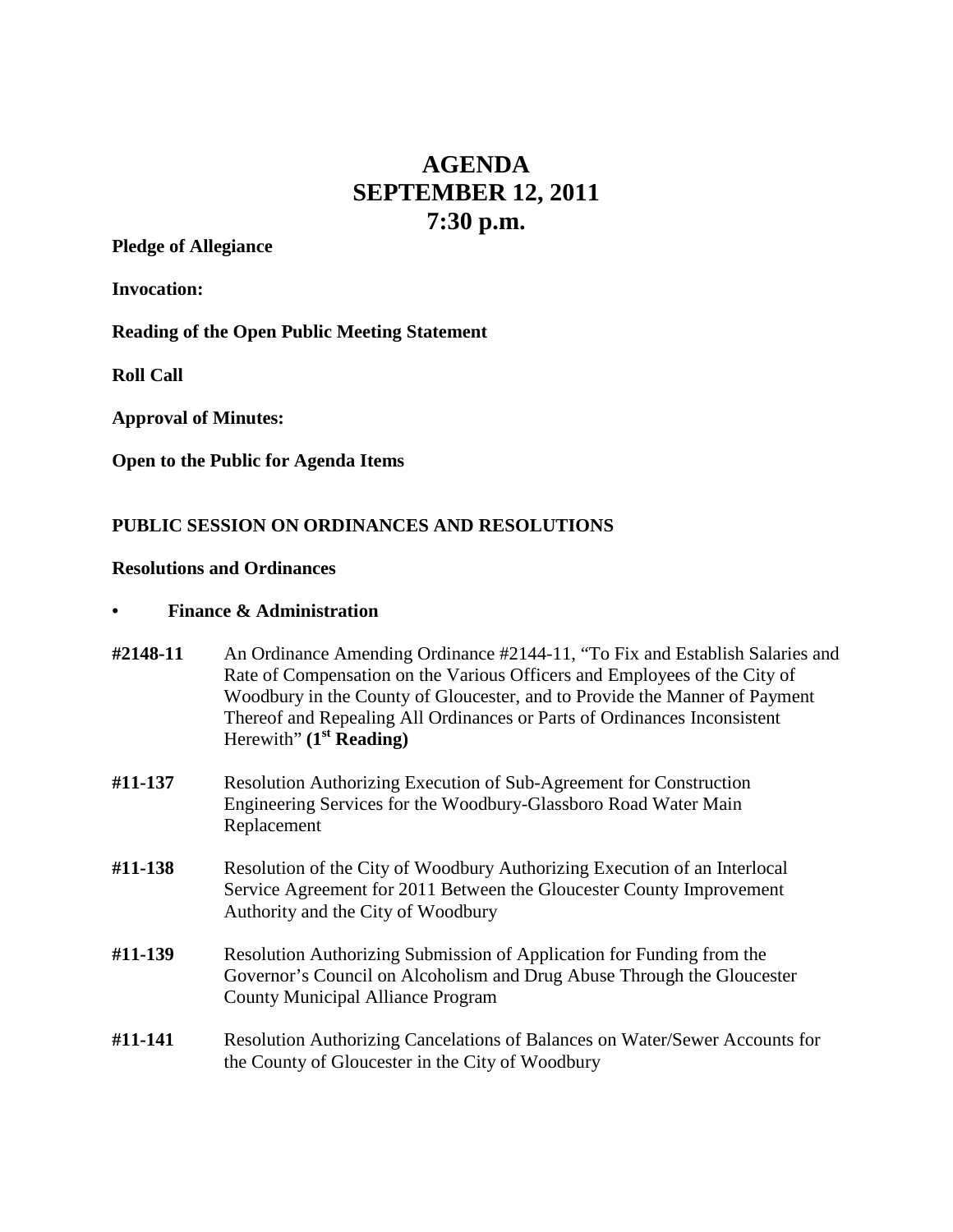| #11-142         | Resolution of the City of Woodbury Imposing Lien(s) for Property Maintenance<br>Pursuant to Municipality Code §162-4                                                                                                                                      |
|-----------------|-----------------------------------------------------------------------------------------------------------------------------------------------------------------------------------------------------------------------------------------------------------|
| #11-143         | Resolution Amending Resolution #11-44, Appointing Contact Person for the<br>Employment Practices Liability Helpline Gloucester, Salem, Cumberland<br>Counties Municipal Joint Insurance Fund                                                              |
| #11-144         | Resolution Authorizing Cancelations of Balances on Water / Sewer Accounts for<br>the County of Gloucester in the City of Woodbury                                                                                                                         |
| #11-145         | Resolution Authorizing the Transfer of Overpaid Water & Sewer Billed on<br>Account #4000010 – 2 (2 S. Broad St – Former Family Court Building) to<br>Various Accounts with Balances Owned by Gloucester County Bldgs & Grounds<br>in the City of Woodbury |
| #11-146         | Resolution to Waive Interest on Gloucester County Accounts that Were Not<br>Billed on Time Due to Needing Access for Actual Reads to Reconcile All<br>Accounts                                                                                            |
| #11-147         | Resolution Authorizing Entering into an Agreement with Paychex, Inc. to Offer<br>Payroll Software Services for the City of Woodbury                                                                                                                       |
| #11-148         | Resolution Authorizing Allstate Benefits to Offer Voluntary Benefits to City of<br><b>Woodbury Employees</b>                                                                                                                                              |
| #11-149         | Resolution to Adjust Water Charges for April 1 Through June 30, 2011 Due to<br>Meter Replacements and Actual Readings                                                                                                                                     |
| #11-150         | Resolution Authorizing a Purchase Agreement with Winner Ford for One (1)<br>2012 Ford F350 Fire Utility Truck                                                                                                                                             |
| #11-151         | Resolution Authorizing the Submission of a Grant Application to the U.S.<br>Department of Homeland Security for the 2011 Assistance to Firefighters Grant<br>Program                                                                                      |
| #11-153         | Resolution Authorizing Closed Session Regarding Contract Negotiations<br>Regarding Oakwood and Capital Health                                                                                                                                             |
| <b>Vouchers</b> |                                                                                                                                                                                                                                                           |

- **• Public Safety**
	- **-** Raffle Application for Women's Club of Woodbury to be held on June 4, 2012